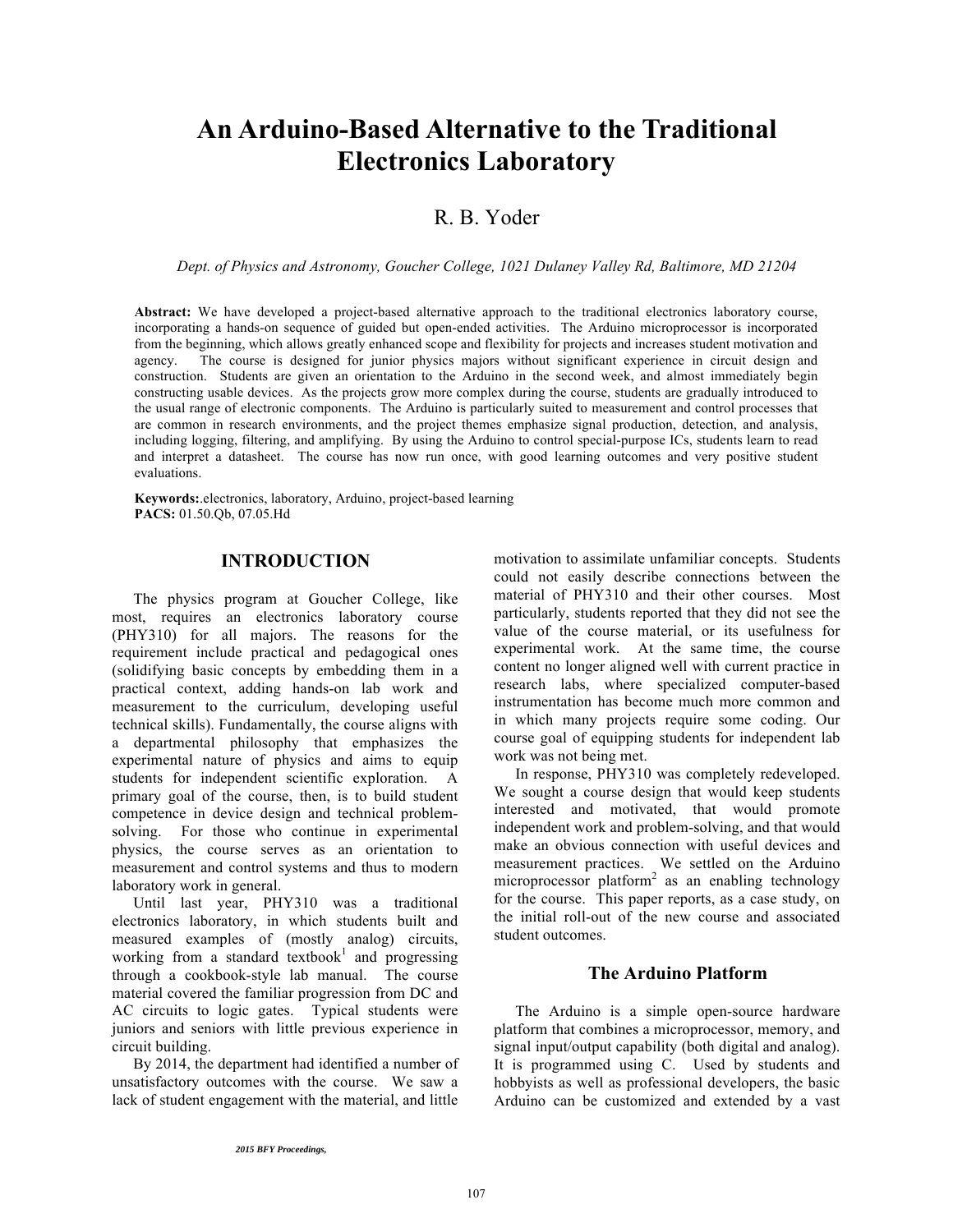assortment of hardware and software libraries. To create a useful device, of course, one must add appropriate circuitry; hence the value of Arduino for our course.

We found that Arduino had many advantages for classroom use. It is robust, simple, and easy to learn, with many teaching resources available, $3$  and can be operated with minimal background. Our students became comfortable quickly with the interface and the language, thanks to the simple examples included. As an open-source device, the Arduino is very inexpensive (starting at about \$25) \* , making it affordable for our department but also for students, some of whom chose to purchase their own. The availability of open-source programs and designs for many tasks was valuable for students' independent projects.

As a teaching tool, Arduino gives immediate and gratifying results: adding even a very simple circuit gives a device that performs a useful function. For example, with only a knowledge of resistor dividers, students can construct a fairly accurate resistancebased light or temperature sensor. We anticipated that these fast results would increase student engagement and motivation. Students who had previously heard of Arduino were likely to be especially interested in learning how to use one.

The Arduino has certain basic limitations as well; for example, it can only produce digital (high/low) output and has strictly limited output currents. However, working within the limitations is also instructive: students now have a reason to learn techniques for amplification, isolation, and filtering, and with each technique they are able to perform more demanding tasks with Arduino.

#### **COURSE DESIGN**

#### **Key Principles**

Several key principles guided the course design and influenced the content, process, and level of the course.

First, we realized at the outset that a one-semester course cannot make inexperienced students into experts in electronic circuits. Rather than aiming for mastery, the course's goal was to provide a kind of orientation—one that would equip students to develop necessary mastery later in their science careers, if and when needed. A key component of this equipping is the ability to find and understand relevant information, particularly component datasheets and circuit reference books; student exercises included explicit practice in this skill, and a unit on specialized ICs was mainly aimed at developing datasheet comprehension. Recognizing that many physicists are not skilled electronics engineers, but rely on an ability to implement and modify known circuit solutions, one of the course objectives was for students to "knowledgeably implement" circuit designs from reference sources. The "assigned text"<sup>4</sup> was intended as one such reference source.

Second, we chose to focus on processes, rather than components. That is, we were able to demonstrate the relevance of the course material by framing it broadly around the standard tools of the research lab—signal acquisition, manipulation, and control—with circuit components used as a means to these ends. This led naturally to lab exercises using real-world examples and devices as much and as early as possible. While we introduced most of the standard electronic components in the course of the semester, each was presented in the context of a process that it enabled.

Finally, a major goal of our course was to foster creativity and independence in the students, particularly in the context of building and modifying useful devices. This implied that the course should be project-based as much as possible. Students worked, usually alone, on self-paced tutorial-style labs, each culminating in a more open-ended project. By midterm, students had a choice of several week-long projects to attempt, and the course concluded with a final project of the student's choosing. A portion of the final project grade reflected the degree to which students made use of components or techniques not included explicitly in the course (and students were given a small budget for components). Classroom time also emphasized troubleshooting skills.

In order to give maximum attention to creative design and problem-solving as course goals, we eliminated formal lab reports, instead requiring only short answers to tutorial questions, occasional homework problems, and accurate circuit diagrams for projects.

#### **Organization of Topics**

Table 1 shows the organization of course topics. The table shows that the various electronic components are still introduced in a fairly traditional sequence, increasing in complexity, but that each is embedded in a device or measurement problem.

### **OUTCOMES**

The initial offering of the course in Spring 2014 enrolled 9 students. Class standing ranged from sophomore to senior. While a few students had some expertise with programming, none had experience with

However, for greater longevity when mishandled, we highly recommend the ruggedized version available from www.ruggedcircuits.com.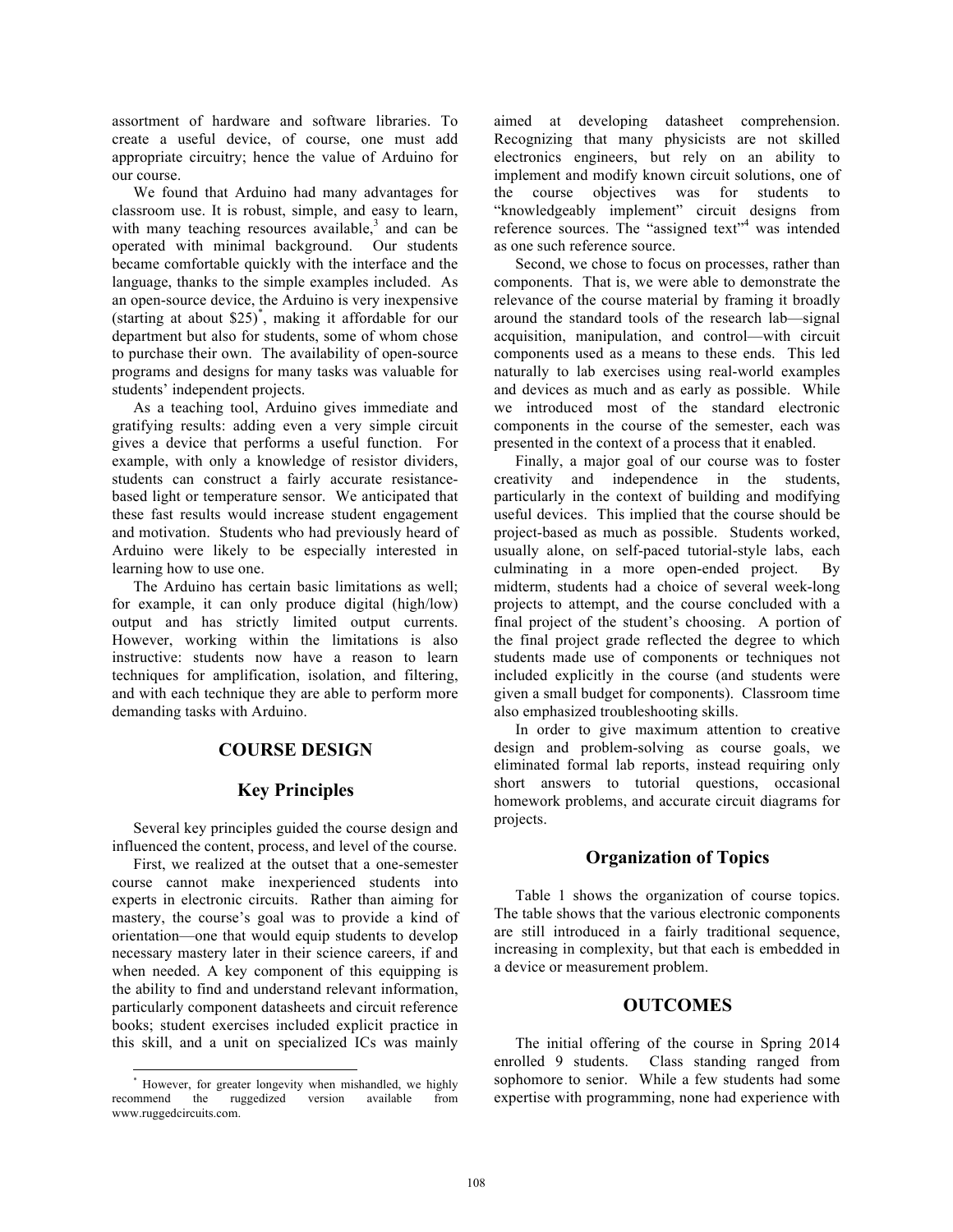circuit construction beyond the basic circuits they had seen in their introductory physics course.

| Week           | <b>Technical topic or component</b>                                                         | <b>Project or device</b>                                                                                 |  |
|----------------|---------------------------------------------------------------------------------------------|----------------------------------------------------------------------------------------------------------|--|
|                | Review of voltage, resistance, power                                                        | Resistor divider                                                                                         |  |
| 2              | Orientation to Arduino and programming                                                      | Customizing example programs                                                                             |  |
| 3              | First project: measuring DC signals with Arduino                                            | Light sensor using photocell                                                                             |  |
| $4 - 5$        | AC circuits, frequency response, and filters<br>(Capacitance, inductance, decay, passbands) | Output plus sensing: capacitance meter using RC d                                                        |  |
| 6              | Diodes and rectification; transformer basics                                                | Simple power supply                                                                                      |  |
| $\overline{7}$ | Intro to IC's and pinouts                                                                   | Control LCD display with Arduino                                                                         |  |
| $7 - 8$        | Midterm project                                                                             | Options involve sensing and logging                                                                      |  |
| $9 - 11$       | Transistors, amplifiers, op amps                                                            | High-current outputs: bright LEDs, motors and<br>motor drivers, audio signals, pulse-width<br>modulation |  |
| 12             | Specialized ICs                                                                             | Digital clock (binary communication with clock<br>chip), remote control (infrared receiver)              |  |
| 13             | Feedback and control                                                                        | Magnetic levitation                                                                                      |  |
| $14 - 15$      | Final project period                                                                        | Supervised independent work                                                                              |  |

**TABLE 1.** Outline of material and components covered during the initial run of the course, Spring 2014.

Anecdotally, the Arduino platform stimulated student interest and engagement from the beginning. Several students began extending the projects beyond the requirements by the third week of class. At least half of the students conceived of a long-term goal something to build or invent as a final project—during the first half of the course.

As a measure of the degree to which the course reached its objectives, students' final projects were evaluated along five dimensions using a rubric. Table 2 presents results for those students who completed the course  $(N = 7)$ . Though this sample is very small, the high average score for "competence" (a measure that rates the correct functioning and design of the circuitry) seems to be worth noting. While most of the other results are adequate to strong, we found that students did not demonstrate as much ability to incorporate material beyond that covered in the course ("extension") as we had expected.

**TABLE 2.** Average rating of students' final projects on various attributes  $(5 = \text{excellent}, 1 = \text{inadequate}).$ <br>Standard deviations are in paramthesis. Standard deviations are

| standard deviations are in parenthesis.<br><b>Quality rated</b> | Mean rating $(SD)$ |
|-----------------------------------------------------------------|--------------------|
| Successful<br>and<br>correct<br>circuitry ("competence")        | 4.47(0.59)         |
| Problem-solving sophistication<br>("insight")                   | 3.57(0.98)         |
| Ability to succeed without<br>assistance ("independence")       | 4.07(1.0)          |
| Going beyond course material<br>("extension")                   | 2.86(1.3)          |
| Novel combinations<br>$\alpha$<br>repurposing ("creativity")    | 3.29(1.5)          |

Student course evaluations were used as a direct measure of student satisfaction and motivation, and for comparison with typical physics-department courses. Numerical ratings are shown in Table 3. We particularly note the high percentage of students finding that the coursework "contributed to their understanding of the material."

**TABLE 3.** Student ratings from course evaluations  $(5 =$ strongly agree/excellent,  $1 =$  strongly disagree/poor), compared with the average response for all physics courses  $(N = 48)$  in the Spring 2014 semester.<sup>‡</sup> Standard deviations were not available for the departmental average.

| <b>Statement/Question</b>                                      | Mean rating<br>(SD) | <b>Physics</b><br>Dept mean,<br><b>SP14</b> |
|----------------------------------------------------------------|---------------------|---------------------------------------------|
| Lab.<br>exercises<br>were<br>pertinent to course<br>objectives | 4.8(0.4)            | 4.4                                         |
| The<br>course<br>was<br>difficult                              | 3.2(0.9)            | 2.6                                         |
| Work contributed to<br>understanding<br>material               | 4.5(0.8)            | 3.85                                        |
| How would you rate<br>this course?                             | 4.5(0.8)            | 3.47                                        |

Finally, we report a sampling of student comments, taken from the (anonymous) course evaluations.

• "Working with electronics and the microprocessors was very fun."

• "Every assignment was fascinating."

• "The fact that it was hands on and experimental made the course interesting and different from other courses that I have taken thus far in Physics."

 <sup>‡</sup> <sup>‡</sup>This includes students in introductory and advanced courses; disaggregated data could not be obtained. A relatively small number of responses (<20%) are from non-majors, however, and past data shows no significant difference between the responses of the two groups.